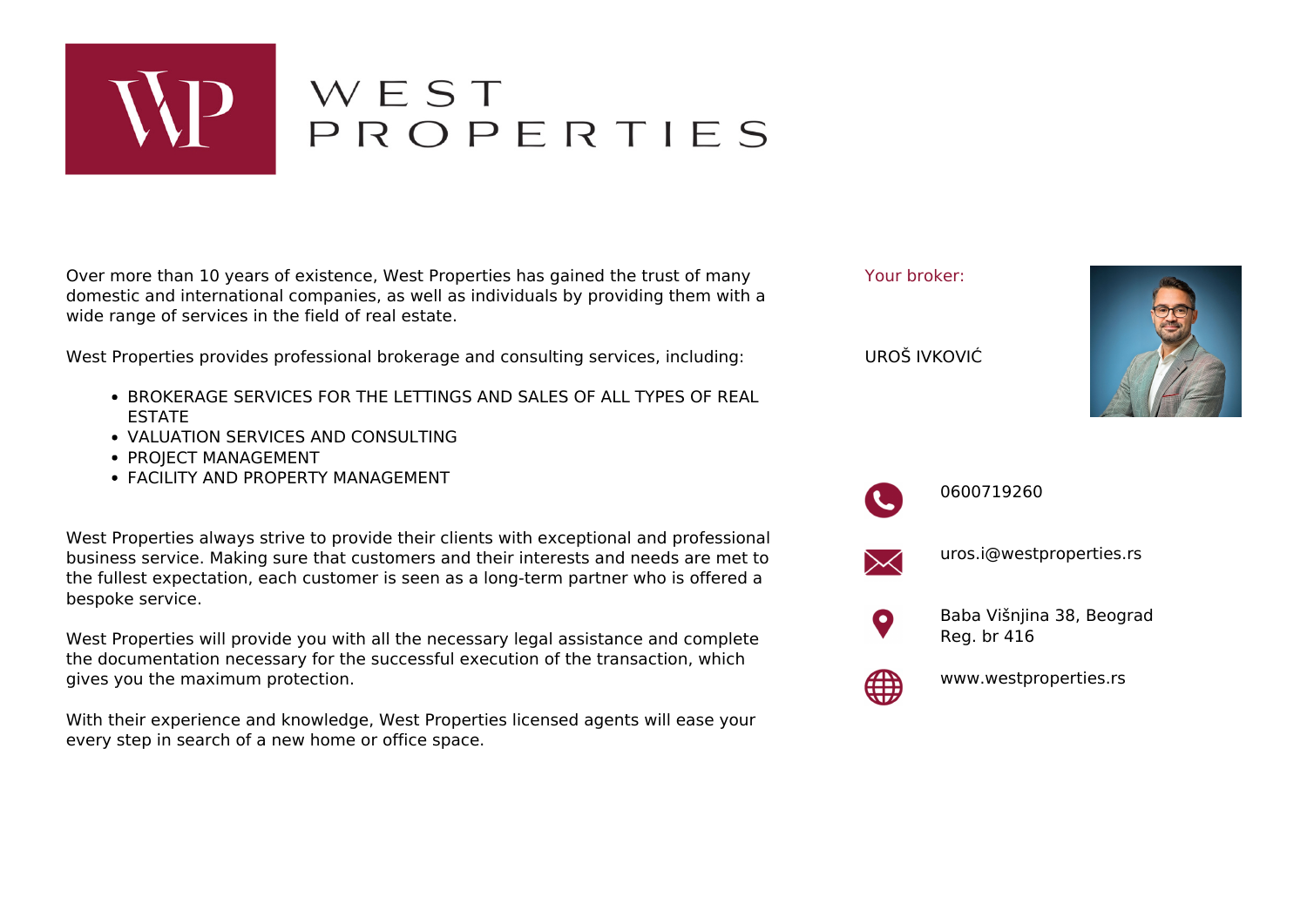

| Location            | 25. maj           |
|---------------------|-------------------|
| <b>Address</b>      | Tadeuša Košćuškog |
| Type of property    | Apartment         |
| <b>Size</b>         | 75,00 m2          |
| Floor               | 1                 |
| Garage              | Nο                |
| Number of bedrooms  | 1                 |
| <b>Heating</b>      | Central heating   |
| :Property condition | Standard          |
| Furniture           | Furnished         |
| Asking price        | 700,00€           |
| Agency fee          | 100%              |

**Features and benefits:**

One bedroom apartment on the first floor of a building with an elevator.

The apartment consists of a living room with dining area, separate kitchen, renovated bathroom, toilet and one bedrooms. The living room opens onto the terrace. The apartment is very bright and has a beautiful view of the parks between the buildings.

It is located in the most beautiful part of the city center next to the river, numerous parks between buildings and the sports center.